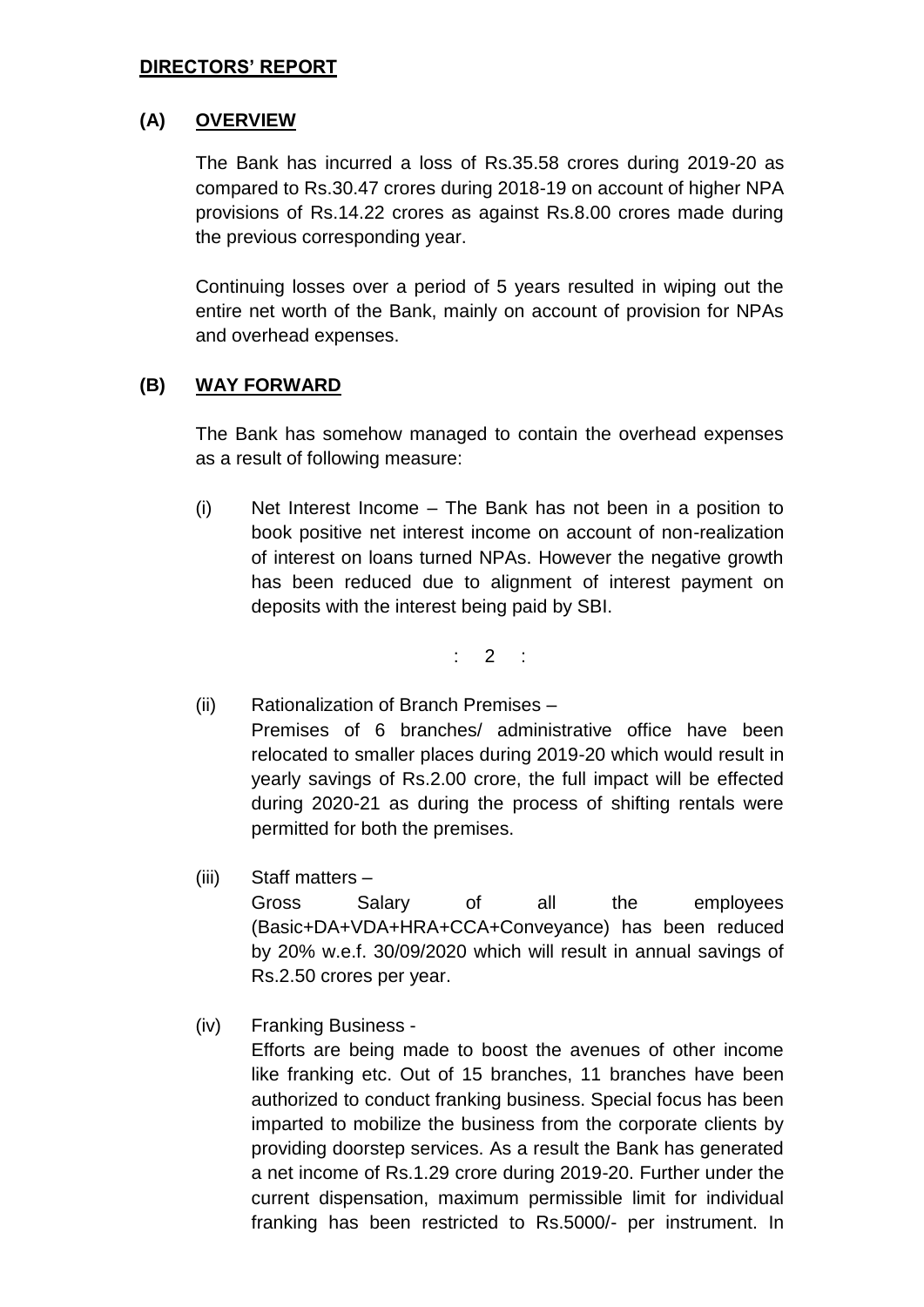order to diversify the business model, the Bank has been nominated as sub agent of IDBI Bank under eSBTR, which may accrue additional income during the current year.

### **(C) NPA MANAGEMENT**

NPA management has been a big challenge as most of the accounts turned NPAs long back and the activities for which loan was sanctioned almost cease to exist. A well thought strategy has been chalked out to provide right direction to the operating staff as given hereunder:

- (a) Group / Cluster Approach Instead of addressing individual customer, it has been decided to bring all the customers under Group / Cluster so as to have common approach for recovery. Under the revised approach, the Bank could approach majority of the borrowers effectively.
- (b) Legal Remedies All out efforts have been initiated for recovery as per law like SARFAESI, Arbitration, Criminal etc. Legal impediments, if any, have been addressed to augment the recovery measures.
- (c ) Action Plan Action plan for recovery has been drawn for each and every account so as to ensure focused attention.
- (d) OTS One time settlement scheme has been extended in deserving cases for expeditious recovery.

Above-mentioned measures have brought the desired impact as under:

(i) Possession of Assets - Progress under SARFAESI Action is given below:

|                            |    |     | (Rs.in crores)                           |
|----------------------------|----|-----|------------------------------------------|
|                            |    |     | Number   Principal O/S   M V of Security |
| <b>Symbolic Possession</b> | 30 | 75. |                                          |
| <b>Physical Possession</b> |    |     |                                          |
|                            |    |     |                                          |

- (ii) Cash Recovery –TheBank has made a cash recovery of Rs.10.95 crore during 2019-20.
- (iii) NPA Coverage Ratio It has gone up from 69.63% to 81.40% for the period ended 31.03.2019 to 31.03.2020 respectively. The current level is much higher than the industry average.
- (iv) Current lockdown has slowed down the process of recovery through legal means as most of agencies like DRT, District Magistrate, Registrar Office, involved in recovery process have not started the process